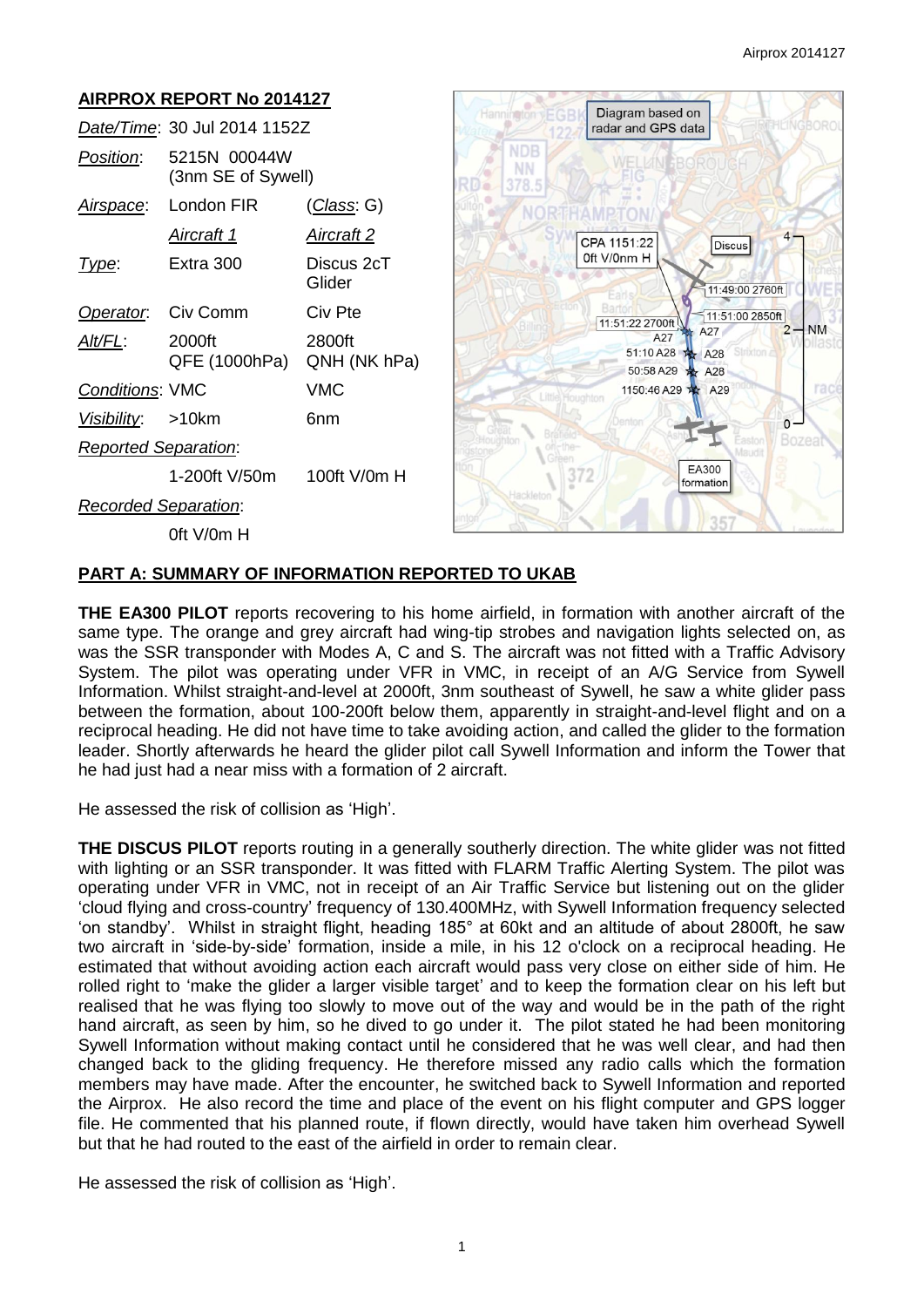**THE SYWELL FISO** did not submit a report.

### **Factual Background**

The weather at Sywell was unofficially reported as >10km visibility in haze with FEW cloud at 3000ft.

### **Analysis and Investigation**

# **CAA ATSI**

Sywell reported that two EA300 aircraft departed Sywell at 1132 as part of a three-ship of EA300 aircraft, whose pilots planned to conduct a sortie in the local area. Soon after departure the pilots switched to their operating frequency. The pilot of the third EA300 returned and landed at 1147. At 1152, the first two EA300 pilots called for recovery from the southeast and were given joining instructions for RW23, QFE 1000hPa. Very shortly afterwards the Tower received a call, "Sywell Tower, Glider has just been passed very close by two aircraft". This was the first call Sywell had received from the glider pilot. One EA300 then asked "Have we had an Airprox?" with the other EA300 replying "He was about 100 feet below us". The glider pilot was asked to telephone Sywell on landing; he phoned a couple of days later. The reporting EA300 pilot telephoned the Tower on landing to report the position as 4nm southeast of Sywell, at 2000ft QFE. Radar recordings did not show the incident and Sywell did not record RT transmissions. Therefore, no transcript was available.

## **UKAB Secretariat**

The EA300 and Discus glider pilots shared an equal responsibility for collision avoidance and not to fly into such proximity as to create a danger of collision<sup>1</sup>. If the incident geometry is considered as head-on, then all pilots were required to turn to the right<sup>2</sup>, which the Discus pilot did. Transponder altitude encoders are subject to error of up to +/- 200ft.

#### **Comments**

## **BGA**

Effective lookout by the glider pilot appears to have worked in this case, with particularly difficult 'head on' geometry. As has been observed elsewhere, most collisions in Class G occur close to airfields, and monitoring an airfield frequency to aid situational awareness whilst in the area can only be beneficial.

#### **Summary**

 $\overline{\phantom{a}}$ 

An Airprox was reported when a 2-aircraft Extra 300 formation and a Discus 2cT glider flew into proximity at 1152 on Wednesday  $30<sup>th</sup>$  July 2014. All pilots were operating under VFR in VMC, the EA300 pilots in receipt of an A/G Service from Sywell Information and the Discus pilot not in receipt of an Air Traffic Service.

## **PART B: SUMMARY OF THE BOARD'S DISCUSSIONS**

Information available included reports from the pilots of all the aircraft, transcripts of the relevant RT frequencies, radar photographs/video recordings, reports from the appropriate ATC and operating authorities.

Rules of the Air 2007 (as amended), Rule 8 (Avoiding aerial collisions).

 $2$  Rules of the Air 2007 (as amended), Rule 10 (Approaching head-on).